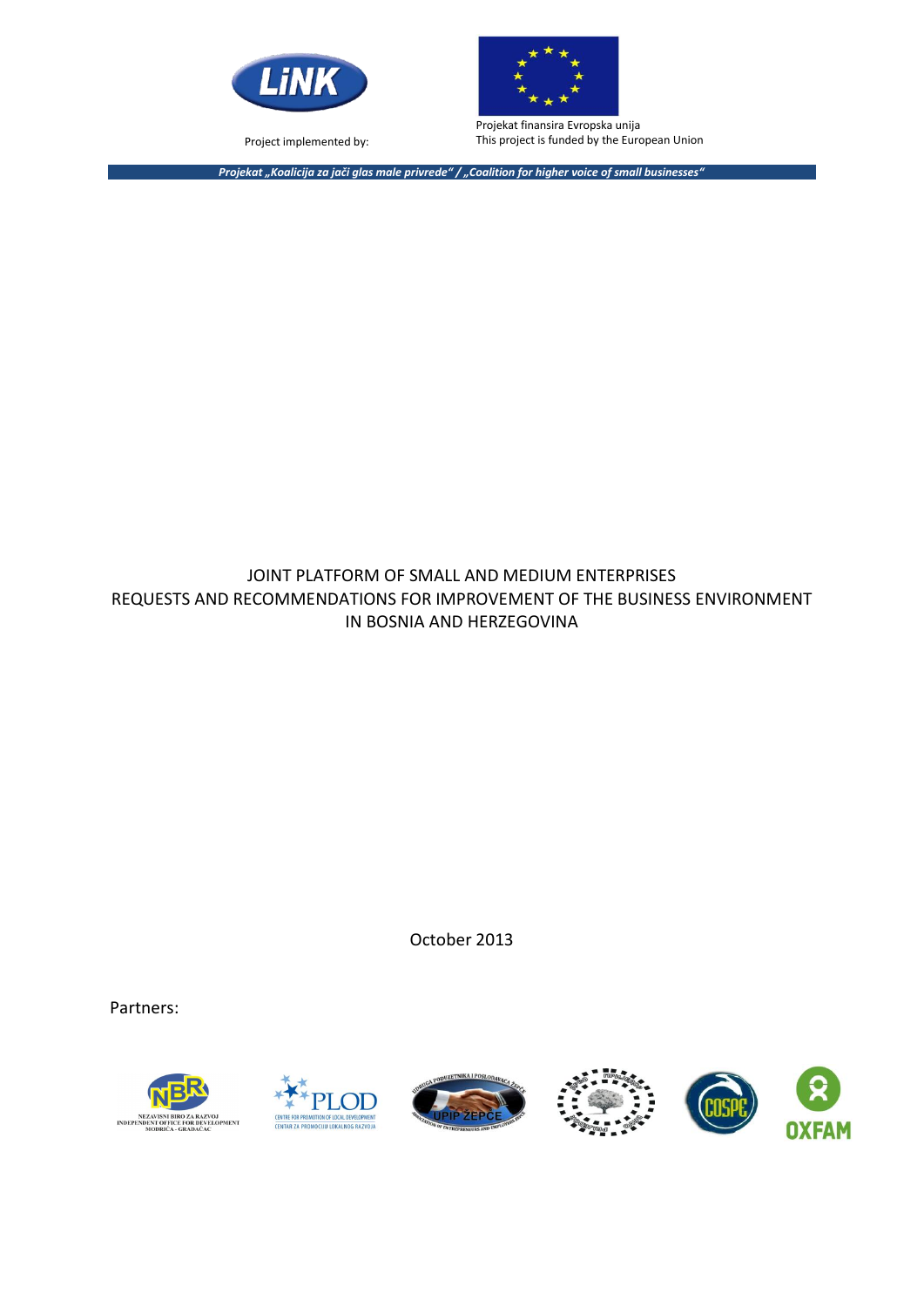Author: Meliha Gekić Lerić, dipl. oec.

Publisher: Association for Entrepreneurship and Business LiNK

For Publisher: Tomislav Majić

Graphic design and printing: PRINT TEAM Ltd, Mostar

For PRINT TEAM Ltd, Mostar: Zvonko Marojević

Edition: 500 copies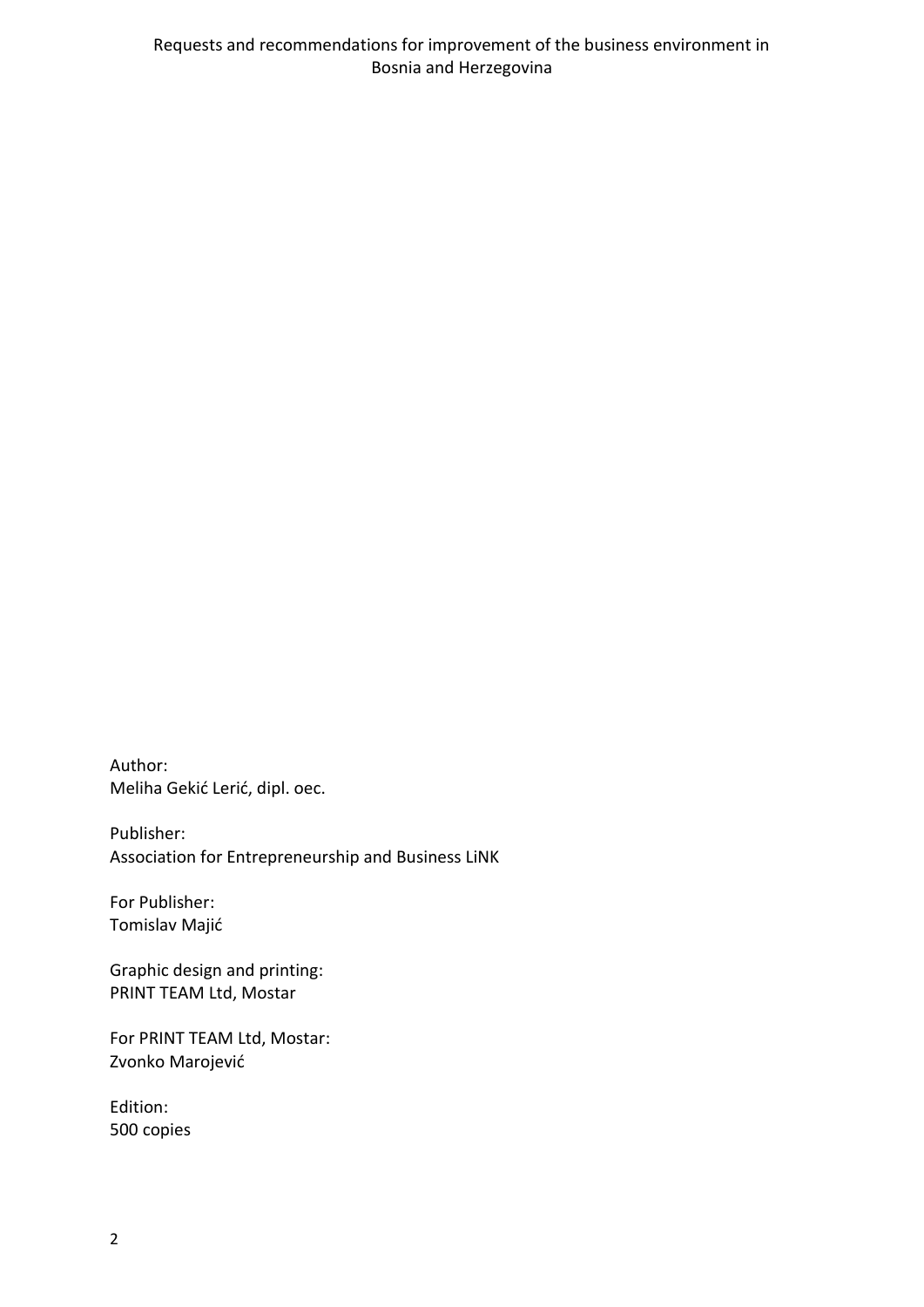### Requests and recommendations for improvement of the business environment in Bosnia and Herzegovina

## <span id="page-2-0"></span>**Contents**

| 1. |       |  | Requests and recommendations for improvement of the business environment 6 |  |  |
|----|-------|--|----------------------------------------------------------------------------|--|--|
|    | 1.1   |  |                                                                            |  |  |
|    | 1.2   |  |                                                                            |  |  |
|    | 1.2.1 |  |                                                                            |  |  |
|    | 1.2.2 |  |                                                                            |  |  |
|    | 1.2.3 |  |                                                                            |  |  |
|    | 1.2.4 |  |                                                                            |  |  |
|    | 1.2.5 |  |                                                                            |  |  |
|    | 1.2.6 |  |                                                                            |  |  |
|    | 1.2.7 |  |                                                                            |  |  |
|    | 1.2.8 |  |                                                                            |  |  |
|    | 1.3   |  |                                                                            |  |  |
| 2. |       |  |                                                                            |  |  |
|    | 2.1   |  |                                                                            |  |  |
|    | 2.2   |  |                                                                            |  |  |
|    | 2.3   |  |                                                                            |  |  |
|    | 2.4   |  |                                                                            |  |  |
| 3. |       |  |                                                                            |  |  |
|    | 3.1   |  |                                                                            |  |  |
|    |       |  |                                                                            |  |  |
|    | 3.1.2 |  |                                                                            |  |  |
|    | 3.2   |  |                                                                            |  |  |
|    | 3.2.1 |  |                                                                            |  |  |
|    | 3.2.2 |  |                                                                            |  |  |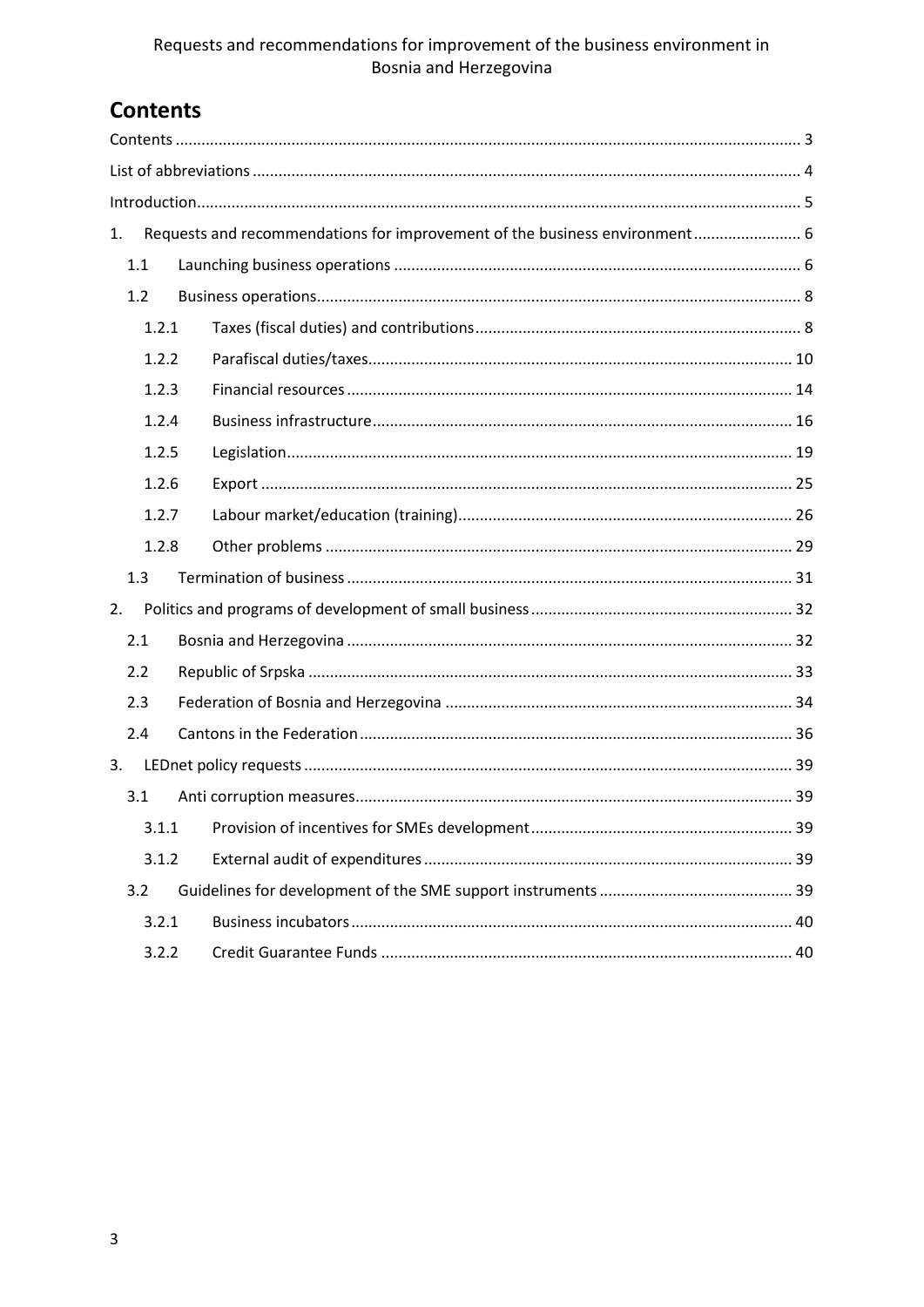# <span id="page-3-0"></span>**List of abbreviations**

| <b>COSPE</b>   | Cooperazione per lo Sviluppo dei paezzi Emergenti                       |
|----------------|-------------------------------------------------------------------------|
| EU             | <b>European Union</b>                                                   |
| <b>FBiH</b>    | Federation of Bosnia and Herzegovina                                    |
| <b>FMDEC</b>   | Federal Ministry of Development, Entrepreneurship and Crafts            |
| <b>GEM</b>     | <b>Global Entrepreneurship Monitor</b>                                  |
| <b>HNC</b>     | Herzegovina-Neretva Canton                                              |
| LA             | <b>Local Administrations</b>                                            |
| PE             | <b>Public Enterprise</b>                                                |
| LEDNet         | Network of local economic development organizations                     |
| <b>LiNK</b>    | Association for Entrepreneurship and Business LiNK, Mostar              |
| <b>SME</b>     | Small and medium enterprises                                            |
| <b>NBR</b>     | Independent Development Bureau Modriča/Nezavisni biro za razvoj Modriča |
| <b>VAT</b>     | Value Added Tax                                                         |
| <b>PLOD</b>    | Centre for Promotion of Local Development Bihać                         |
| PREDA          | Agency for Economic Development of the City of Prijedor                 |
| <b>RAF</b>     | Register of Agricultural Farms                                          |
| <b>RS</b>      | Republic of Srpska                                                      |
| <b>UPIP</b>    | Association of Entrepreneurs and Employers Žepče                        |
| <b>ZDC</b>     | Zenica-Doboj Canton                                                     |
| <b>LEP</b>     | Law on Enforcement Proceedings                                          |
| <b>USP</b>     | Association of Independent Entrepreneurs Olovo                          |
| <b>CLUSTER</b> | Cluster in Wood-processing and furniture industry "Drvo" Prijedor       |